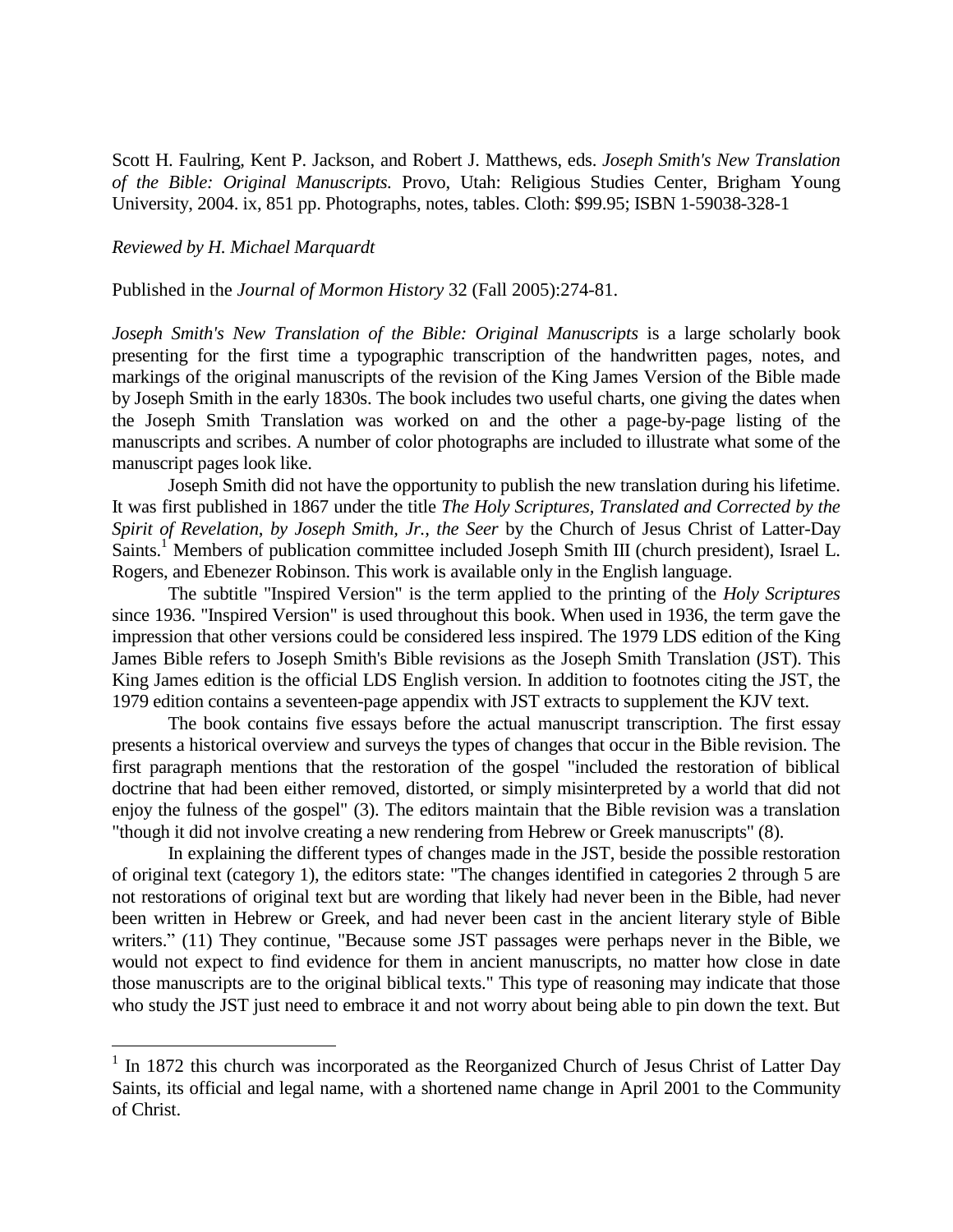notice the tentative nature of "perhaps." On the other hand, scholars have located and translated additional manuscripts and papyri, enabling us to identify more accurately the biblical text.

One problem with the idea that the JST contains material never written in the ancient manuscripts is that a person cannot "restore" words that were never in the text in the first place. The pattern of many of Joseph Smith's additions is consistent with the Book of Mormon's claim that many "plain and precious" teachings had been removed (LDS 1 Ne. 13:28; RLDS 3:171).

The second essay is on "The New Translation and Latter-day Saint Doctrine." It goes into the doctrinal aspect of the revision. The editors claim that the JST has been "ignored by some LDS scripture scholars and historians" and that some students "have not regarded it as a translation at all, nor even as a serious biblical document" (17). This appears to be correct as it may have a nonscriptural status shared with such manuscripts as the Egyptian Alphabet and related papers produced in 1835. Those reluctant to accord it scriptural status may see his emendations as part of Joseph Smith's theological and doctrinal development.

The third essay by Ronald E. Romig, Community of Christ Archivist, presents a concise history of the original manuscripts after Joseph Smith's death in 1844. He also discusses the 1828 marked King James Bible that was the basis for the English text of the revision.

The fourth essay describes the various scribes: Oliver Cowdery, John Whitmer, Emma Smith, Sidney Rigdon, Frederick G. Williams, and an unknown scribe (Scribe A). Joseph Smith wrote on four pages in the Old Testament portion of the manuscript.

The fifth and final essay tells about the transcription methods the editors used in making the printed transcription from the original manuscripts. Good introductions are provided for each manuscript.

The handwriting of the manuscripts sometimes is hard to read. To the editors' credit, this book presents a reliable transcription. One possible error could be in Luke 6:26 where a word is transcribed as "evill" (381) but is probably "well."

The student should be aware that the manuscripts of the JST contain many misspelled words. Just because a word is misspelled does not mean that it is a purposeful revision. Matthew 15:2 (KJV) has "tradition of the elders" while New Testament (NT) 2 has "tradition of the elder." In this case the KJV and NT 1 should be followed.

Even in the original dictation, verses were omitted either by accident or on purpose when reading from the Bible. Sometimes a verse would be added back in when the manuscript was compared with the KJV and the missing verses were located. The language of the KJV was updated.

Joseph Smith started his revision with Genesis, then revised Matthew through Revelation. Afterward he returned to Genesis and worked through Malachi. Over a period of three years (1830- 33), Joseph revised and reviewed the manuscripts. The editors show that the initial New Testament work was completed in July 1832. Afterward Joseph Smith had additional notes and revisions made as he reviewed the manuscript pages.

This revision shows Joseph Smith's theological understanding of the Bible in the early years of his ministry. It was his next major endeavor after the Book of Mormon. While the Old Testament (OT) revision began in New York, Smith did the majority of the work while he was living in Kirtland and Hiram, Ohio. The time frame corresponds to Joseph Smith's revelations and instructions contained in the Doctrine and Covenants (LDS D&C 20, 24-93, 95-96; RLDS D&C 17, 23-90, 92-93).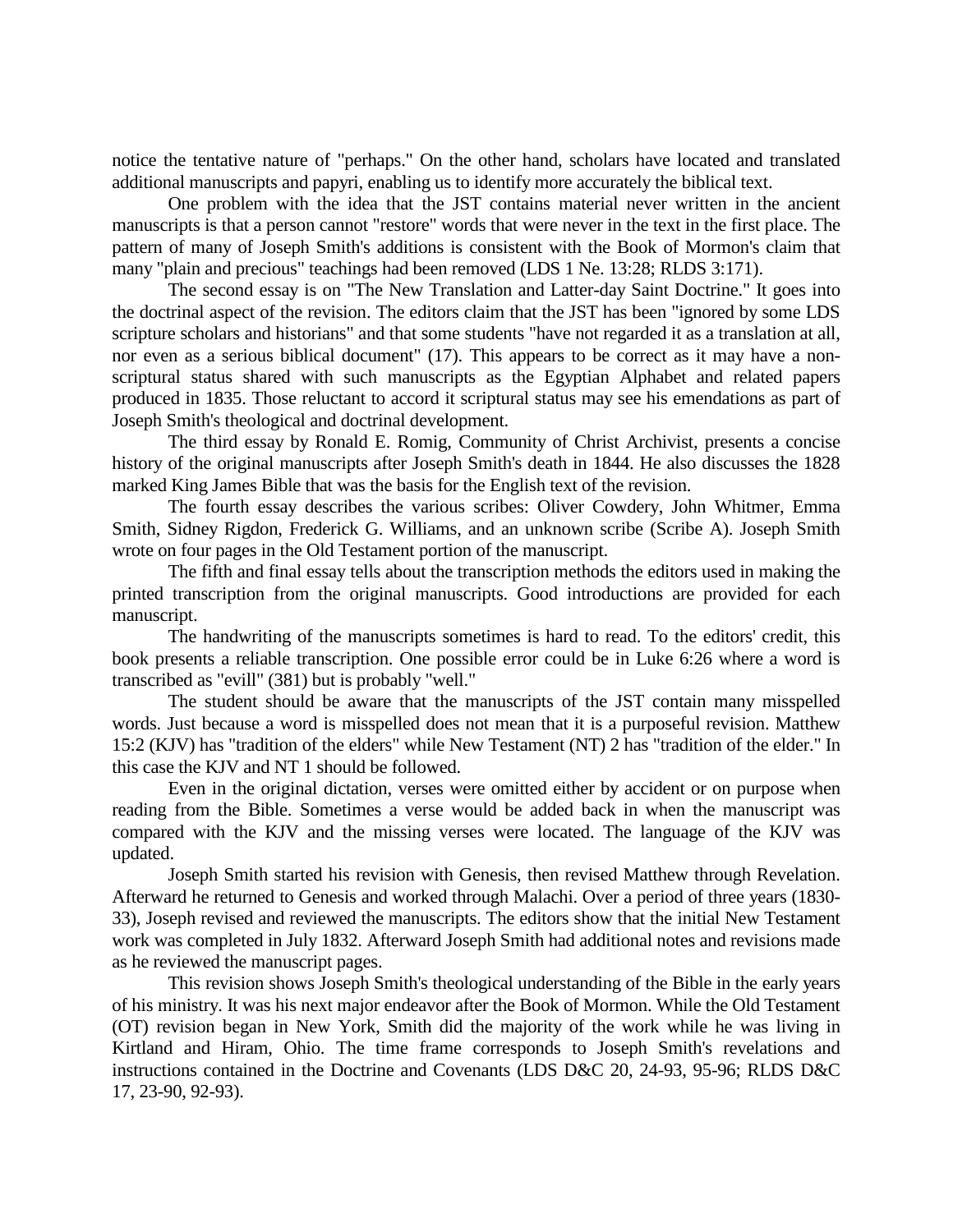There are four main manuscripts of the JST, some containing copied material. New Testament manuscript 2 contains four gatherings or folios. Two folios start with page 1. The following chart shows the division of the original manuscripts from which the transcription was taken:

| Old Testament             | New Testament                |
|---------------------------|------------------------------|
| OT $1(61$ pages)          | NT $1(63$ pages)             |
| OT $2(119 \text{ pages})$ | NT 2, folio 1 (pages 1-49)   |
|                           | NT 2, folio 2 (pages 1-48)   |
|                           | NT 2, folio 3 (pages 49-42)  |
|                           | NT 2, folio 4 (pages 93-154) |

The manuscript for NT 2, folio 4, pages 115-154 (John 6 through Revelation 22) shows that Joseph Smith and his scribe developed a quicker method than writing out the complete text. Markings were made in the Bible to indicate where passages needed to be changed. Some of the crossed-out words or markings were to be used in connection with the handwritten manuscript while other corrected verses were to be made without reference to the manuscript text. The manuscript for OT 2 was written out in full for Genesis 1:1-24:67. The remaining chapters of Genesis through Malachi also used the short method of recording changes.

Unknown to the reader since its first publication in 1867 is that Joseph Smith considered a large portion of the Old Testament as correct. Out of 929 chapters in the Old Testament over 45 percent were listed as correct after making minor revisions in the marked Bible.

The 1867 Bible included entire chapters and books as though the text was contained in the original manuscripts. For example, Joseph Smith wrote on OT 2 "Correct" for Nehemiah 11-13, Esther 1-10, and Job 3-42 but crossed out words within those chapters on his printed Bible. The 1867 edition reproduced the KJV text with no notation that the manuscript indicated the chapters were correct. In addition, markings in the printed Bible were made in Ecclesiastes as proposed changes, although the name of the book was not recorded on OT 2.

Smith considered Ruth, Lamentations, Micah, Nahum, Habakkuk, Zephaniah, Haggai, and Malachi correct, but the reader of the 1867 Bible has no idea that this was the case. Besides chapters listed in the OT 2, other chapter numbers were simply omitted. For example, Proverbs 23- 31 were not recorded on the manuscript. There is no indication that the omitted chapters should not be included in the revision. Also Ecclesiastes was not listed in OT 2, but the marked Bible contains proposed changes for the revision. This shows the incomplete nature of Old Testament revisions and problems using the 1867 and other printings of the JST. The transcription in *Joseph Smith's New Translation of the Bible* has listed those books and chapters considered by Smith as correct

*Joseph Smith's New Translation of the Bible* includes small photographs of many KJV verses that contained crossed-out words or that were otherwise marked. The editors explain: "We have provided a photograph of each verse in Joseph Smith's Bible for which he made a change on the manuscripts" (54; also 455, 668). They list a few exceptions including Psalms 119:127 (668, 780); John 8:6 (455, 458); and Acts 24:8 (455, 474). A footnote states, "We do not even know if all the lined-out italics found in the Bible today can be attributed to Joseph Smith" (423, footnote 7). Further examination shows that the marked passages of Job 2:3 and 6:29 are included (738) but photographs of some additional cross-outs were omitted—for example, Job 13:2; 18:12; 19:25-26.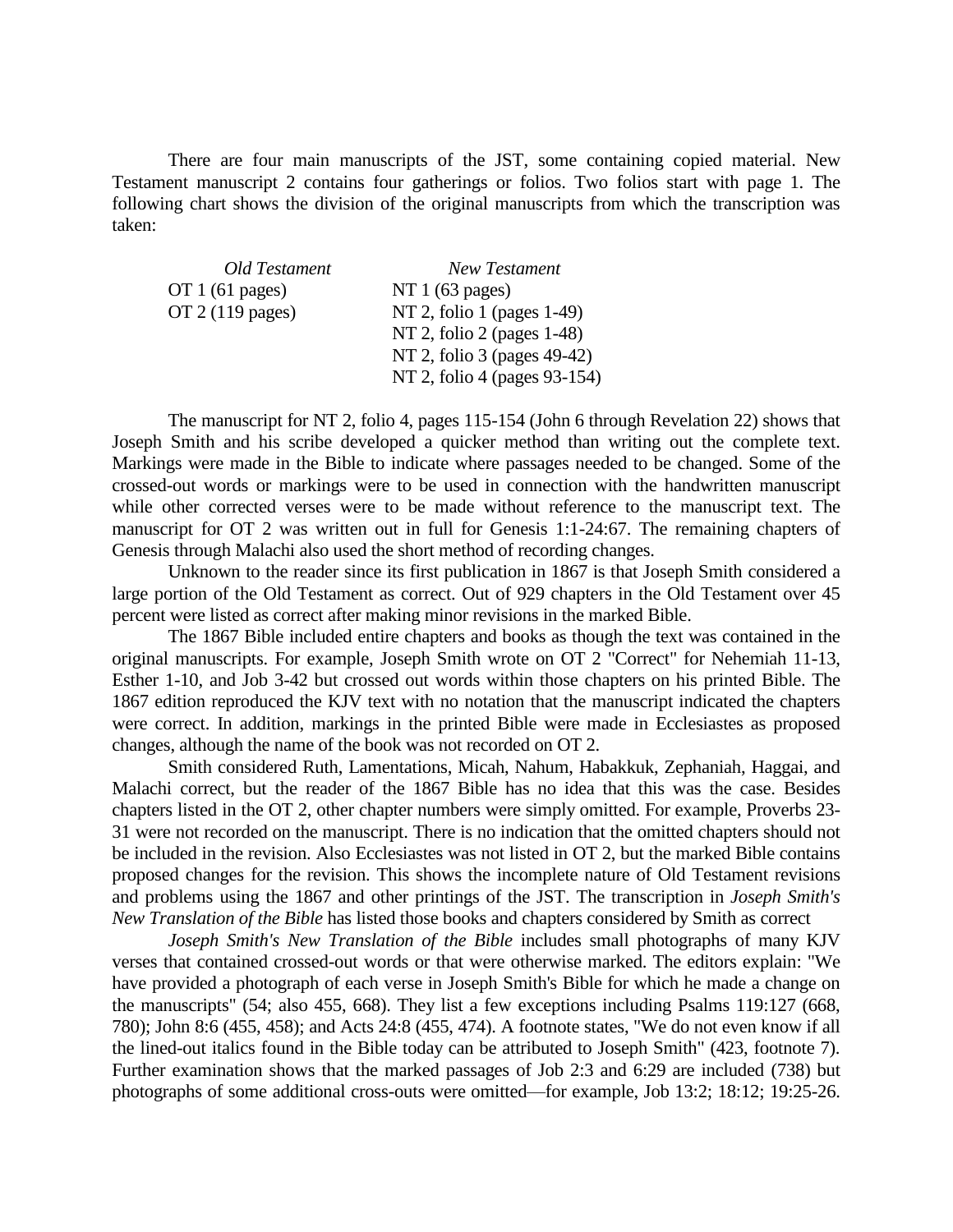Joseph Smith worked on these chapters and they contain cross-outs but he or his scribe labeled them as "Correct" (741).

While having access to these photographs improves our understanding of how the short method was used, it is not complete. Photographs of many of the marked verses have been omitted from both the Old and New Testaments. In the Bible, sometimes italic words are crossed out and the text is then considered correct. When Joseph Smith wrote that a chapter was correct, sometimes minor hand-made corrections have been made in the KJV Bible. Stephen Knecht pointed this fact out many years ago, indicating that hundreds of marked changes in Joseph Smith's KJV Bible have not been printed. $2^7$  This is a large omission in the new book.

The first two essays by LDS scholars take the perspective that Joseph Smith was justified in altering the Holy Scriptures. (Romig's essay does not address the topic.) They cite the "plain and precious" passage, thus virtually mandating additions (as "restorations") to the Bible.

Joseph Smith's revision of the Bible was continually being revised in the 1830s. Smith was always learning and projecting his views in everything he did. There seems to be a great push to elevate the JST to canonization. The editors suggest it when they write that Latter-day Saints "can embrace it as they do the Book of Mormon, the Doctrine and Covenants, and the Pearl of Great Price" (11; see also 13, 25). If this were to occur, it would give the Church more of Joseph Smith and less of biblical writers. It would also create a barrier to outsiders rather than act as a bridge to a common understanding of the Bible.

The additional material that Joseph Smith inserted into the text is not in any other English version of the Bible. There are no biblical manuscripts (either Hebrew or Greek) that include Smith's additions. At present, the LDS Church's position is that the JST "restore[s] truths to the Bible text that had become lost or changed since the original words were written."<sup>3</sup>

*Joseph Smith's New Translation of the Bible* does not discuss omitted verses. For example, in Mark 13 (KJV), four verses in a row (33-36) do not appear in the JST. The reason is that Joseph Smith did not alter this chapter but used his prior revision of Matthew 24 for the text. To their credit, the editors mention that the Matthew 24 revision was used in composing Mark 13:

In the Bible, Matthew's account of Jesus' great discourse to the Twelve on the Mount of Olives (Matthew 24) is much longer and more detailed than Mark's (Mark 13). Both were changed significantly in the Joseph Smith Translation.

A comparison of the Matthew and Mark accounts in the New Translation shows that when Joseph Smith and his scribe arrived at Mark 13, the Prophet decided to copy the corrected Matthew account from NT2.1 rather than to revise the existing verses in Mark. (303-4)

In a few cases, Joseph Smith used as his standard text Book of Mormon passages, not those from the Bible. For example, he added to Genesis 50 the passage about a latter-day seer and to Isaiah 29 the coming forth of the Book of Mormon. The editor's introduction to OT 2 suggests that

÷.

<sup>2</sup> Stephen R. Knecht, *The Story of Joseph Smith's Bible Translation: A Documented History* (Salt Lake City: Associated Research Consultants Publication, 1977), 57a, 58, 66, 213-32.

<sup>3</sup> "Joseph Smith Translation," in "Study Aids," *The Scriptures: CD-ROM Resource Edition* [2004]; also on the official LDS Church web site at [http://scriptures.lds.org/jst/contents.](http://scriptures.lds.org/jst/contents)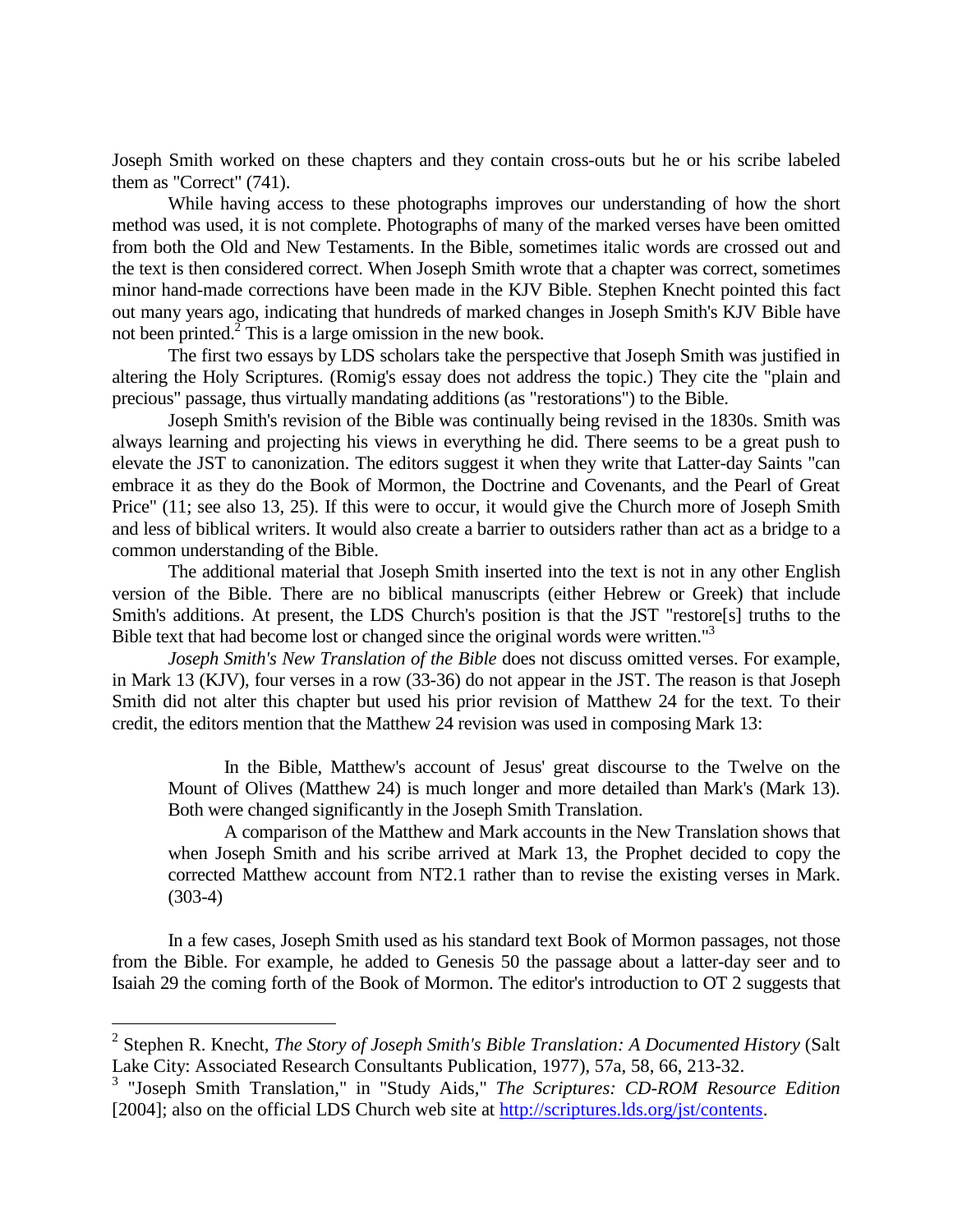a retranslation of Isaiah 29 was unnecessary: "It appears, therefore, that when Joseph Smith came to that chapter in his translation of the Bible, he copied it from Nephi's record in the printed Book of Mormon rather than providing a new translation. If this was the case, then Nephi's inspired recording of the chapter and Joseph Smith's inspired translation of it into English were sufficient for the Lord's purposes and made a retranslation unnecessary" (589-90).

In the NT 1 version of the Sermon on the Mount from Matthew, a portion of the wording also comes from the Book of Mormon.<sup>4</sup> The inclusion of Book of Mormon passages indicates how Joseph perceived his work on the Bible.

There is a close relationship between the revelations in the Doctrine and Covenants and the revision. For example, the topic of the gathering of the Saints is included as an addition to Luke 17:37 (414). The Bible text was final unless further alterations were made at a later time. Also Joseph Smith's new translation appears to include his early view concerning God. For his revision of Luke 10:22, Smith dictated "that the son is the Father, and that the Father is the son" (393).

New information is included in *Joseph Smith's New Translation of the Bible* concerning the handwriting of the scribes. Frederick G. Williams inserted words in Genesis, John, Acts, Romans, and 1 Corinthians. Sidney Rigdon wrote a short revision of Jeremiah 18:8, 10, and 14. An unknown scribe's handwriting appears on part of NT 2, folio 4, pp. 136, 139-42, 147-49.

Oliver Cowdery changed and corrected the ages of patriarchs in Genesis after the original dictation making Adam and Methuselah a thousand years old. This change does not appear in the copied OT 2 but rather in the dictated manuscript. Neither the book of Moses nor the JST contain these age changes. Notes pinned to manuscript pages are in the handwriting of Sidney Rigdon, Joseph Smith, and Frederick G. Williams. There are also changes on manuscript pages by other individuals. For example, the words "and worthy" are added above the line for Matthew 26:66 but without a footnote (309). According to an article co-authored by Kent Jackson the handwriting is that of Joseph Smith  $III.^5$ 

The manuscripts show interesting layers of reworking the text as Joseph Smith refined his perception on particular passages. The interested student of the text will need to make his or her own evaluation in studying the transcriptions. Having *Joseph Smith's New Translation of the Bible* with its transcription of the original manuscripts is a step in the right direction in providing these writings to researchers and scholars of the Restoration movement. We should keep in mind that Joseph worked on the Bible in the earliest stage of his ministry but was unable to complete and publish the work as he planned.

Does it merit canonization? I lean toward the position of Kornelis (Kees) Compier, currently European Mission Center Financial Officer, Community of Christ, who wrote in the conclusion to his study of the Gospel of Mark: "Joseph's New Translation should be considered a historical document representing its own time. Both the Reorganized Church of Jesus Christ of Latter Day Saints and other churches using Joseph's New Translation should consider this document as representing a certain phase of their church history and move on to and recommend

L,

<sup>4</sup> Richard P. Howard, *Restoration Scriptures: A Study of Their Textual Development* (Independence, Missouri: Herald Publishing House, 1969), 98; (2nd ed. rev. and enlarged, 1995), 84.

<sup>&</sup>lt;sup>5</sup> See Kent P. Jackson and Peter M. Jasinski, "The Process of Inspired Translation: Two Passages Translated Twice in the Joseph Smith Translation of the Bible," *BYU Studies* 42, no. 2 (2003):55.